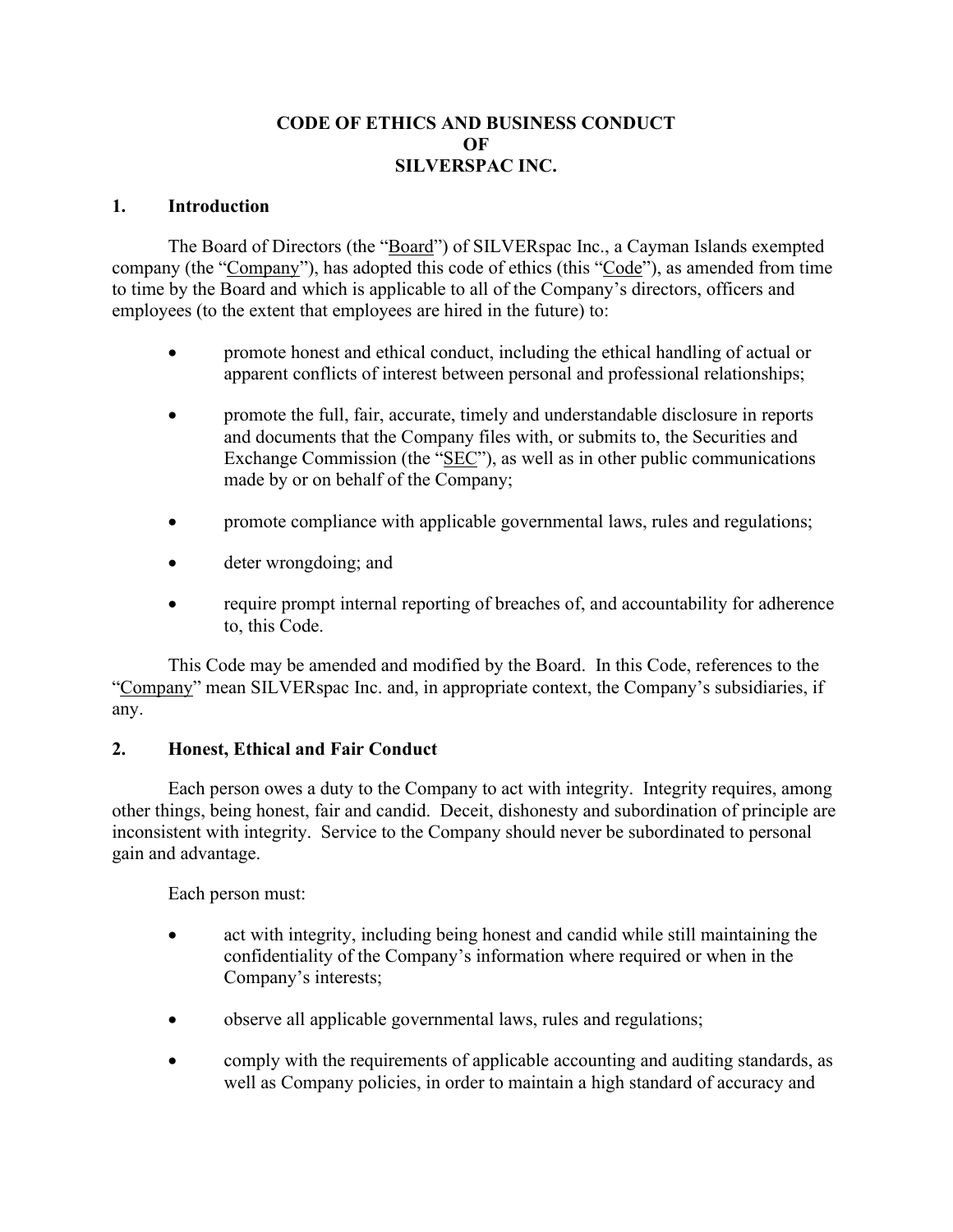completeness in the Company's financial records and other business-related information and data;

- adhere to a high standard of business ethics and not seek competitive advantage through unlawful or unethical business practices;
- deal fairly with any customers, suppliers, competitors, employees and independent contractors of the Company;
- refrain from taking advantage of anyone through manipulation, concealment, abuse of privileged information, misrepresentation of material facts or any other unfair-dealing practice;
- protect the assets of the Company and ensure their proper use;
- until the earliest of (i) the Company's initial business combination (as such term is defined in the Company's initial registration statement on Form S-1 filed with the SEC), (ii) the Company's liquidation, and (iii) such time that such person ceases to be an officer or director of the Company, in each case, to first present to the Company for the Company's consideration, prior to presentation to any other entity, any business opportunity, but only if such opportunity is suitable for the Company, subject to the Company's amended and restated memorandum and articles of association in effect (as amended from time to time) at such time and subject to any other fiduciary, contractual or other obligations such officer or director may have to other entities; and
- avoid conflicts of interest, wherever possible, except as may be allowed under guidelines or resolutions approved by the Board (or the appropriate committee of the Board) or as disclosed in the Company's public filings with the SEC. Anything that would be a conflict for a person subject to this Code also will be a conflict for a member of his or her immediate family or any other close relative. Examples of conflict of interest situations include, but are not limited to, the following, all of which must be disclosed to the Company:
	- any significant ownership interest in any target, supplier or customer of the Company;
	- any consulting or employment relationship with any target, supplier or customer of the Company;
	- the receipt of any money, non-nominal gifts or excessive entertainment from any entity with which the Company has current or prospective business dealings;
	- selling anything to the Company or buying anything from the Company, except on the same terms and conditions as comparable officers or directors are permitted to so purchase or sell (and, in the absence of any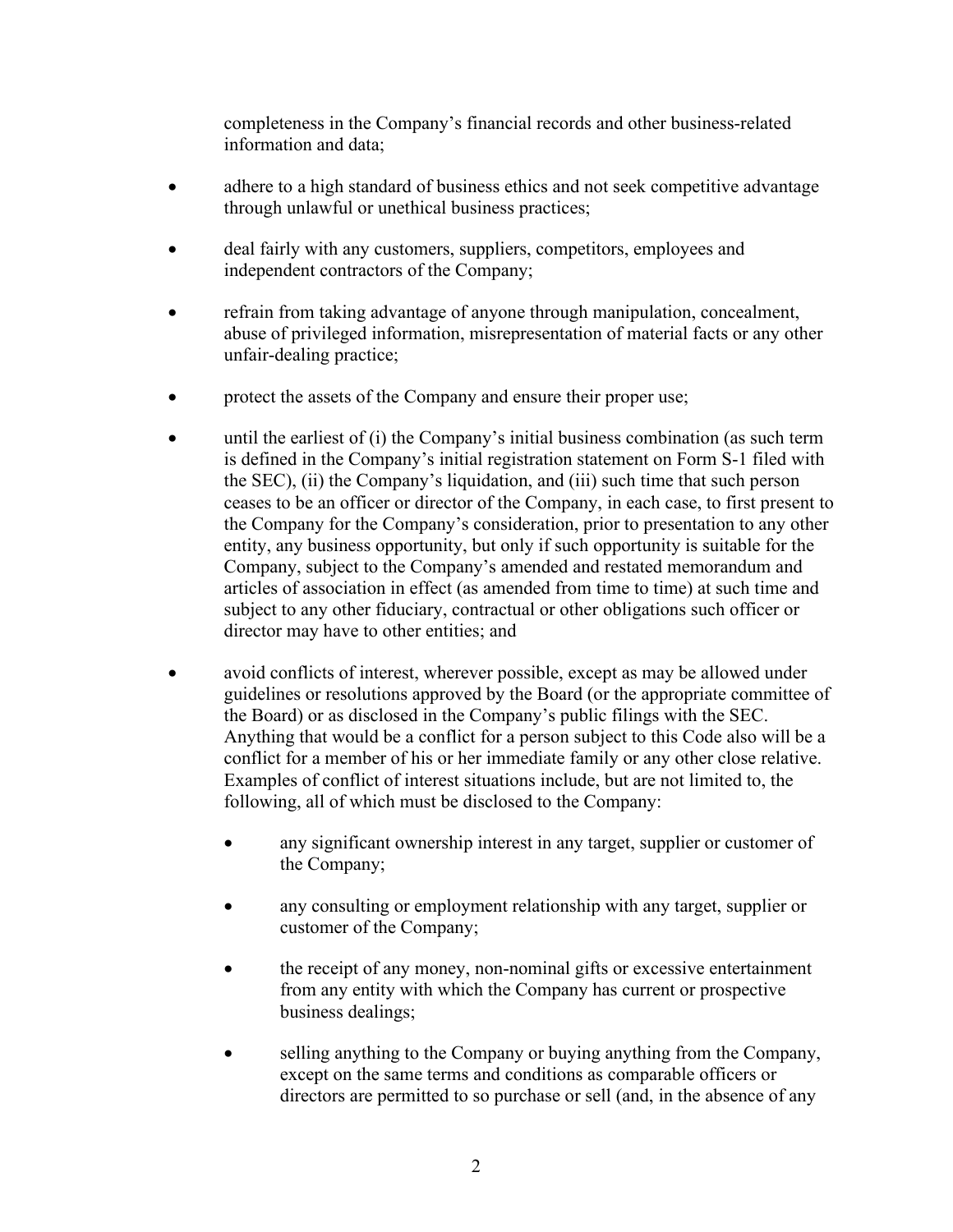such comparable officer or director, on the same terms and conditions as a third party would buy or sell a comparable item in an arm's-length transaction);

- any other financial transaction, arrangement or relationship (including any indebtedness or guarantee of indebtedness) involving the Company; and
- any other circumstance, event, relationship or situation in which the personal interest of a person subject to this Code interferes — or even appears to interfere — with the interests of the Company as a whole.

### **3. Disclosure**

The Company strives to ensure that the contents of and the disclosures in the reports and documents that the Company files with the SEC and other public communications shall be full, fair, accurate, timely and understandable in accordance with applicable disclosure standards, including standards of materiality, where appropriate. Each person must:

- not knowingly misrepresent, or cause others to misrepresent, facts about the Company to others, whether within or outside the Company, including to the Company's independent registered public accountants, governmental regulators, self-regulating organizations and other governmental officials, as appropriate; and
- in relation to his or her area of responsibility, properly review and critically analyze proposed disclosure for accuracy and completeness.

In addition to the foregoing, the Chief Executive Officer ("CEO") and Chief Financial Officer ("CFO") of the Company and each subsidiary of the Company (or persons performing similar functions), and each other person that typically is involved in the financial reporting of the Company must familiarize himself or herself with the disclosure requirements applicable to the Company as well as the business and financial operations of the Company.

Each person must promptly bring to the attention of the Chairman of the Board any information he or she may have concerning (a) significant deficiencies in the design or operation of internal and/or disclosure controls that could adversely affect the Company's ability to record, process, summarize and report financial data or (b) any fraud that involves management or other employees who have a significant role in the Company's financial reporting, disclosures or internal controls.

### **4. Compliance**

It is the Company's obligation and policy to comply with all applicable governmental laws, rules and regulations. All directors, officers and employees of the Company are expected to understand, respect and comply with all of the laws, regulations, policies and procedures that apply to them in their positions with the Company. Employees are responsible for talking to their supervisors to determine which laws, regulations and Company policies apply to their position and what training is necessary to understand and comply with them.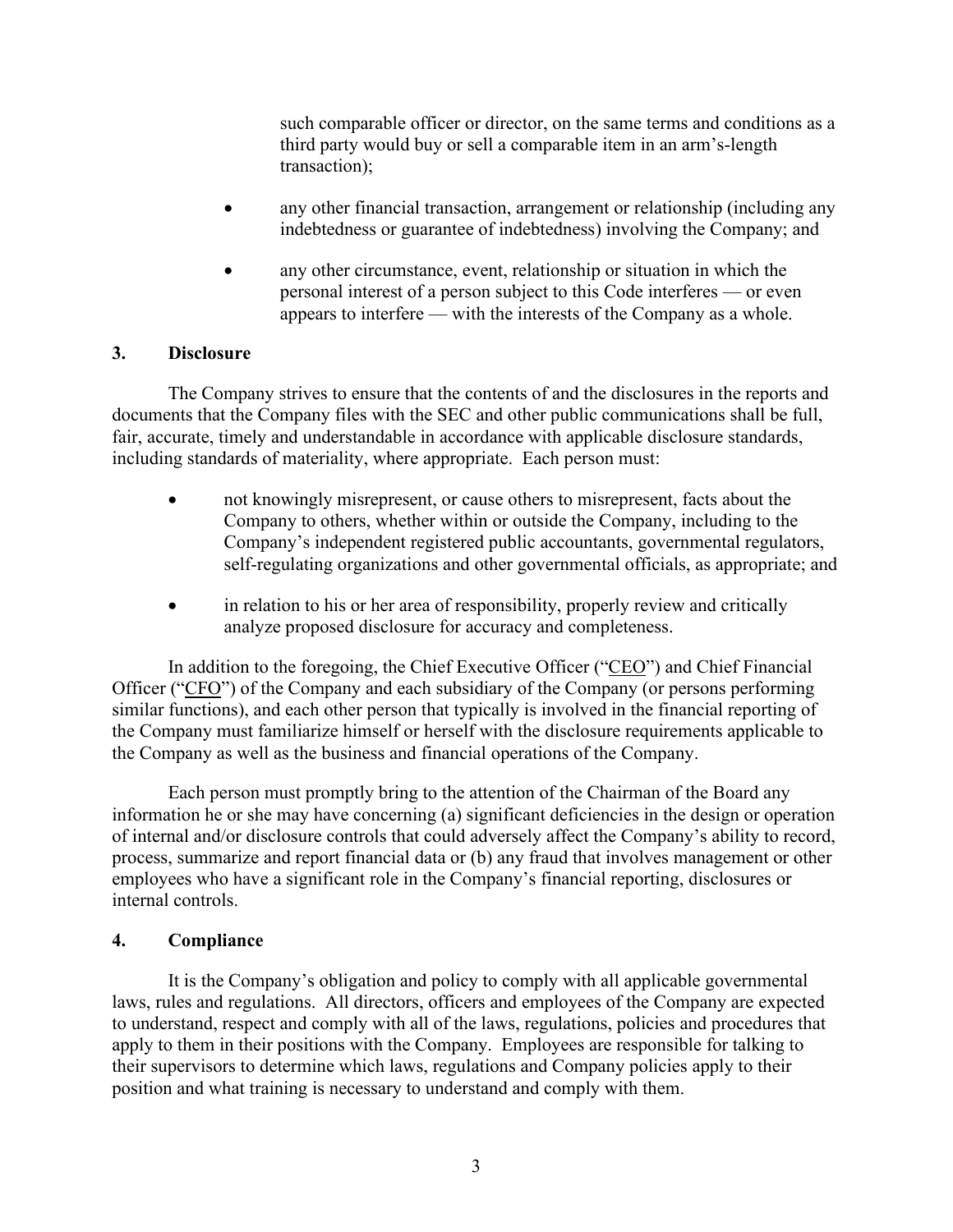Directors, officers and employees are directed to specific policies and procedures available to persons they supervise.

# **5. Reporting and Accountability**

The Board is responsible for applying this Code to specific situations in which questions are presented to it and has the authority to interpret this Code in any particular situation. Any person who becomes aware of any existing or potential breach of this Code is required to notify the Chairman of the Board promptly. Failure to do so is, in and of itself, a breach of this Code.

Specifically, each person must:

- notify the Chairman of the Board promptly of any existing or potential violation of this Code; and
- not retaliate against any other person for reports of potential violations that are made in good faith.

The Company will follow the following procedures in investigating and enforcing this Code and in reporting on this Code:

- the Board will take all appropriate action to investigate any potential or actual breaches reported to it; and
- upon determination by the Board that a breach has occurred, the Board (by majority decision) will take or authorize such disciplinary or preventive action as it deems appropriate, after consultation with the Company's internal or external legal counsel, up to and including dismissal or, in the event of criminal or other serious violations of law, notification of the SEC or other appropriate law enforcement authorities.

No person following the above procedure shall, as a result of following such procedure, be subject by the Company or any officer or employee thereof to discharge, demotion suspension, threat, harassment or, in any manner, discrimination against such person in terms and conditions of employment.

# **6. Waivers and Amendments**

Any waiver (defined below) or implicit waiver (defined below) from a provision of this Code for the principal executive officer, principal financial officer, principal accounting officer or controller (if different from the chief financial officer), or persons performing similar functions or any amendment (as defined below) to this Code is required to be disclosed in a Current Report on Form 8- K filed with the SEC. In lieu of filing a Current Report on Form 8-K to report any such waivers or amendments, the Company may provide such information on its website, in the event that one exists, and if it keeps such information on such website for at least 12 months and discloses the website address as well as any intention to provide such disclosures in this manner in its most recently filed Annual Report on Form 10-K.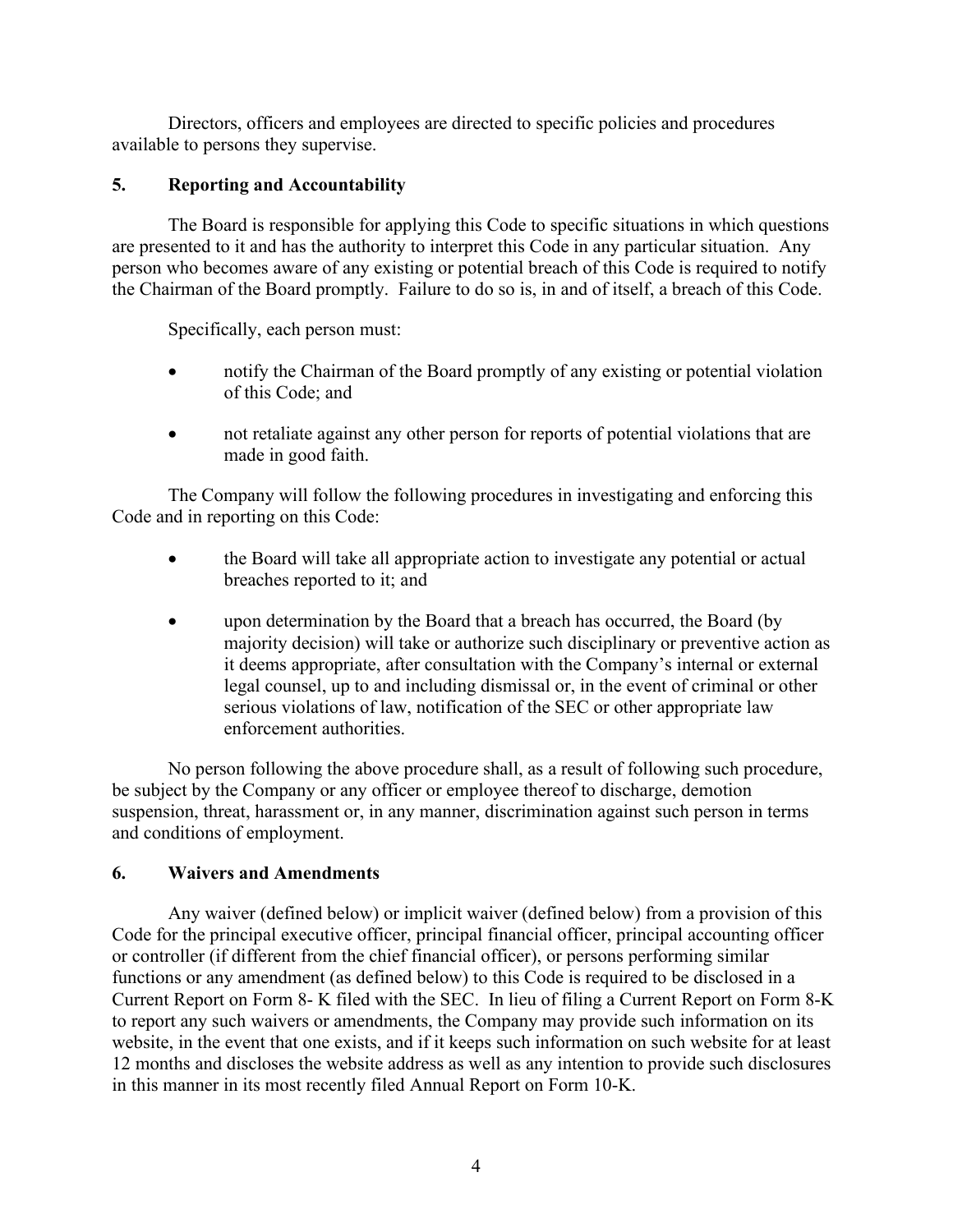A "waiver" means the approval by the Board of a material departure from a provision of this Code. An "implicit waiver" means the Company's failure to take action within a reasonable period of time regarding a material departure from a provision of this Code that has been made known to an executive officer of the Company. An "amendment" means any amendment to this Code other than minor technical, administrative or other non-substantive amendments hereto.

All persons should note that it is not the Company's intention to grant or to permit waivers from the requirements of this Code. The Company expects full compliance with this Code.

### **7. Insider Information and Securities Trading**

The Company's directors, officers or employees who have access to material, non-public information are not permitted to use that information for securities trading purposes or for any purpose unrelated to the Company's business. It is also against the law to trade or to "tip" others who might make an investment decision based on material, non-public information. For example, using material, non-public information to buy or sell the Company securities, options in the Company securities or the securities of any Company supplier, customer, competitor, potential business partner or potential target is prohibited. The consequences of insider trading violations can be severe. These rules also apply to the use of material, nonpublic information about other companies (including, for example, the Company's customers, competitors, potential business partners and potential targets). In addition to directors, officers or employees, these rules apply to such person's spouse, children, parents and siblings, as well as any other family members living in such person's home. The Company's directors, officers and employees should familiarize themselves with the Company's policy on insider trading.

# **8. Financial Statements and Other Records**

All of the Company's books, records, accounts and financial statements must be maintained in reasonable detail, must appropriately reflect the Company's transactions and must both conform to applicable legal requirements and to the Company's system of internal controls. Unrecorded or "off the books" funds or assets should not be maintained unless permitted by applicable law or regulation.

Records should always be retained or destroyed according to the Company's record retention policies. In accordance with those policies, in the event of litigation or governmental investigation, please consult the Board or the Company's internal or external legal counsel.

# **9. Improper Influence on Conduct of Audits**

No director or officer, or any other person acting under the direction thereof, shall directly or indirectly take any action to coerce, manipulate, mislead or fraudulently influence any public or certified public accountant engaged in the performance of an audit or review of the financial statements of the Company or take any action that such person knows or should know that if successful could result in rendering the Company's financial statements materially misleading. Any person who believes such improper influence is being exerted should report such action to such person's supervisor, or if that is impractical under the circumstances, to any of the Company's directors.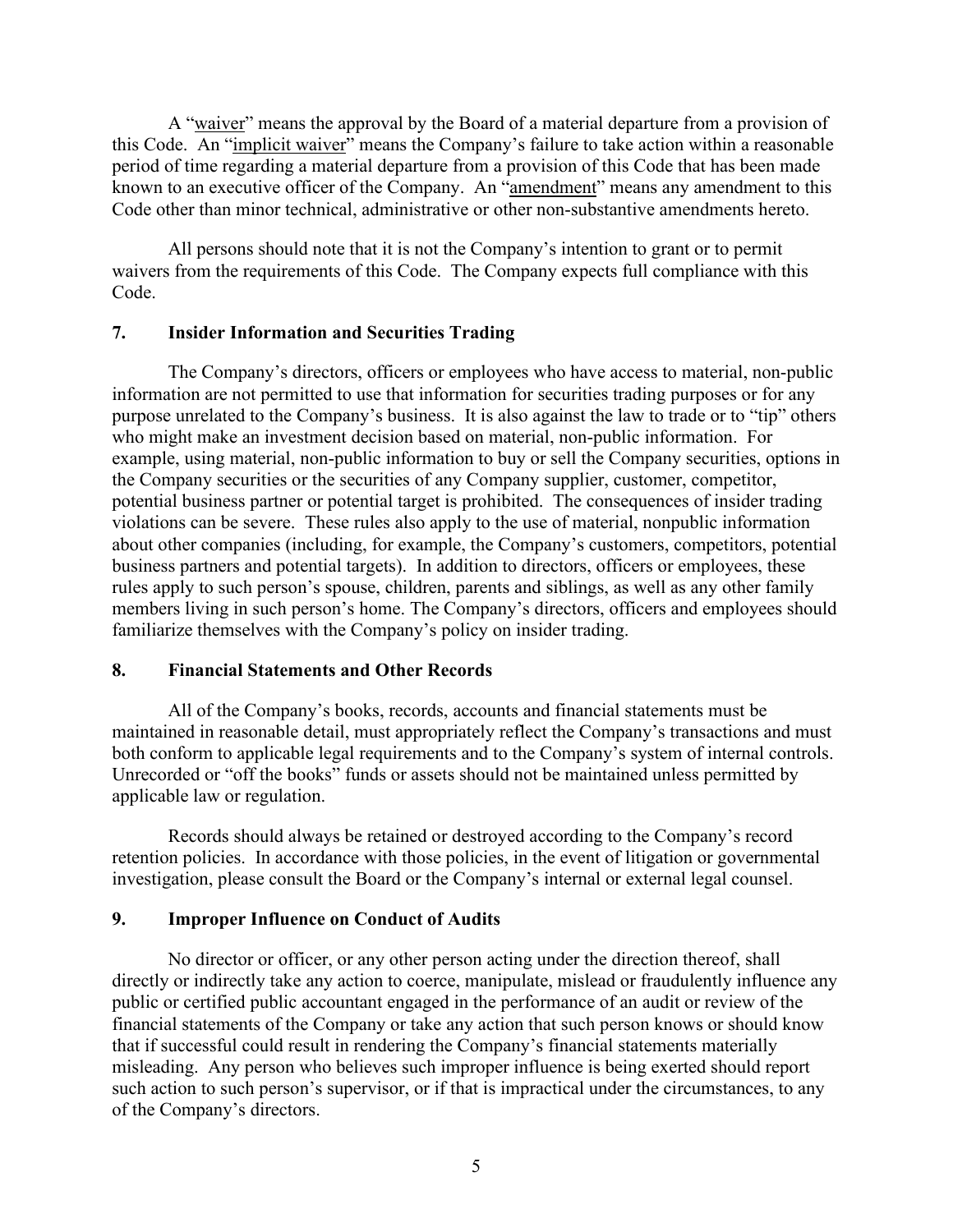Types of conduct that could constitute improper influence include, but are not limited to, directly or indirectly:

- offering or paying bribes or other financial incentives, including future employment or contracts for non-audit services;
- providing an auditor with an inaccurate or misleading legal analysis;
- threatening to cancel or canceling existing non-audit or audit engagements if the auditor objects to the Company's accounting;
- seeking to have a partner removed from the audit engagement because the partner objects to the Company's accounting;
- blackmailing; and
- making physical threats.

# **10. Anti-Corruption Laws**

The Company complies with the anti-corruption laws of the countries in which it does business, including the U.S. Foreign Corrupt Practices Act of 1977 ("FCPA"). Directors, officers, employees and agents, such as third party sales representatives, shall not take or cause to be taken any action that would reasonably result in the Company not complying with such anti-corruption laws, including the FCPA. If you are authorized to engage agents on the Company's behalf, you are responsible for ensuring they are reputable and for obtaining a written agreement for them to uphold the Company's standards in this area.

### **11. Violations**

Violation of this Code is grounds for disciplinary action up to and including termination of employment. Such action is in addition to any civil or criminal liability which might be imposed by any court or regulatory agency.

### **12. Other Policies and Procedures**

Any other policy or procedure set out by the Company in writing or made generally known to employees, officers or directors of the Company prior to the date hereof or hereafter are separate requirements and remain in full force and effect.

### **13. Inquiries**

All inquiries and questions in relation to this Code or its applicability to particular people or situations should be addressed to the Company's Secretary, or such other compliance officers as shall be designated from time to time by the Company.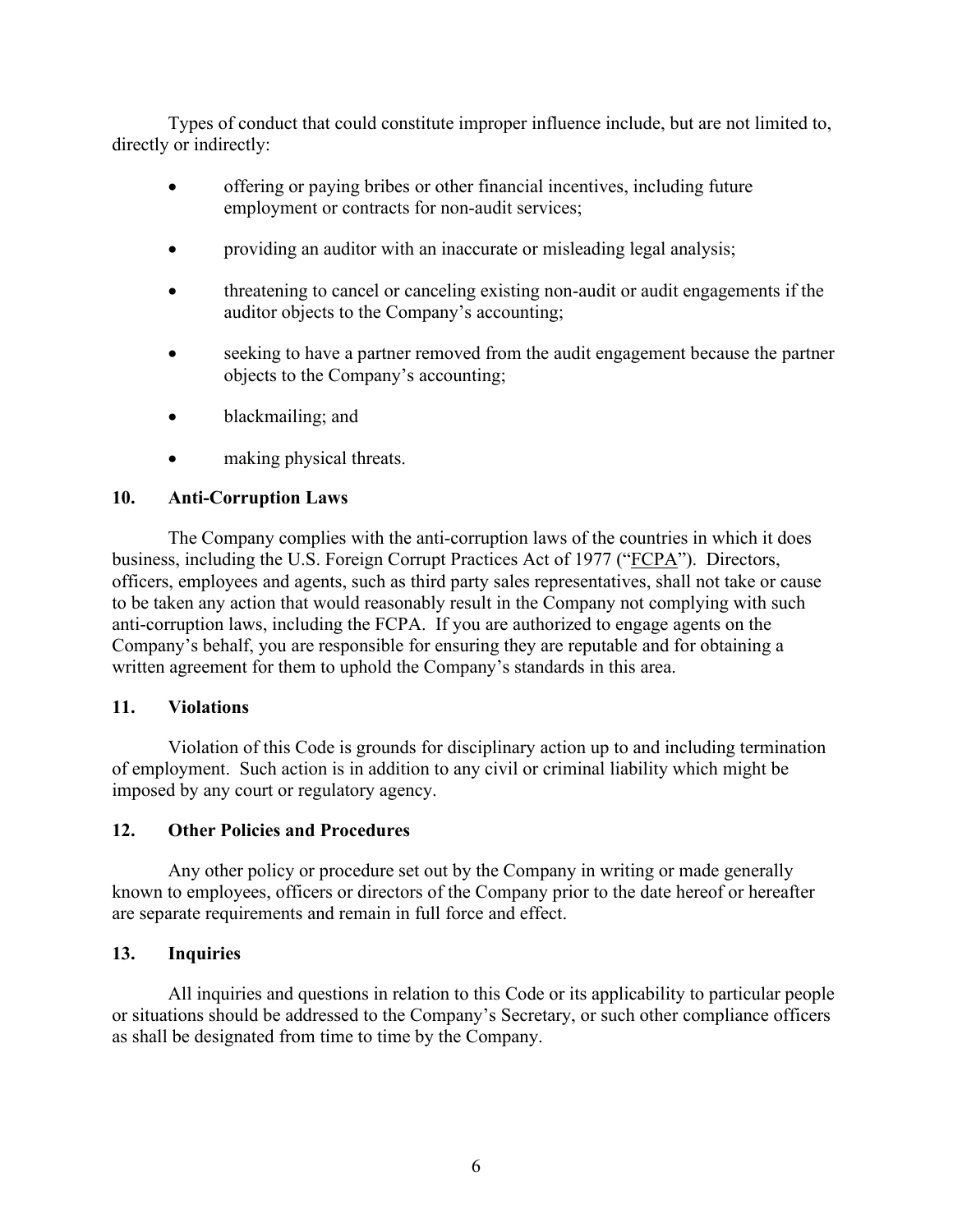### **PROVISIONS FOR CHIEF EXECUTIVE OFFICER AND SENIOR FINANCIAL OFFICERS**

The CEO and all senior financial officers, including the CFO and principal accounting officer (if different from the CFO), are bound by the provisions set forth herein relating to ethical conduct, conflicts of interest, and compliance with law. In addition to this Code, the CEO and senior financial officers are subject to the following additional specific policies:

A. Act with honesty and integrity, avoiding actual or apparent conflicts between personal, private interests and the interests of the Company, including receiving improper personal benefits as a result of his or her position.

B. Disclose to the CEO and the Board any material transaction or relationship that reasonably could be expected to give rise to a conflict of interest.

C. Perform responsibilities with a view to causing periodic reports and documents filed with or submitted to the SEC and all other public communications made by the Company to contain information that is accurate, complete, fair, objective, relevant, timely and understandable, including full review of all annual and quarterly reports.

D. Comply with laws, rules and regulations of federal, state and local governments applicable to the Company and with the rules and regulations of private and public regulatory agencies having jurisdiction over the Company.

E. Act in good faith, responsibly, with due care, competence and diligence, without misrepresenting or omitting material facts or allowing independent judgment to be compromised or subordinated.

F. Respect the confidentiality of information acquired in the course of performance of his or her responsibilities except when authorized or otherwise legally obligated to disclose any such information; not use confidential information acquired in the course of performing his or her responsibilities for personal advantage.

G. Share knowledge and maintain skills important and relevant to the needs of the Company, its shareholders and other constituencies and the general public.

H. Proactively promote ethical behavior among subordinates and peers in his or her work environment and community.

I. Use and control all corporate assets and resources employed by or entrusted to him or her in a responsible manner.

J. Not use corporate information, corporate assets, corporate opportunities or his or her position with the Company for personal gain; not compete directly or indirectly with the Company.

K. Comply in all respects with this Code.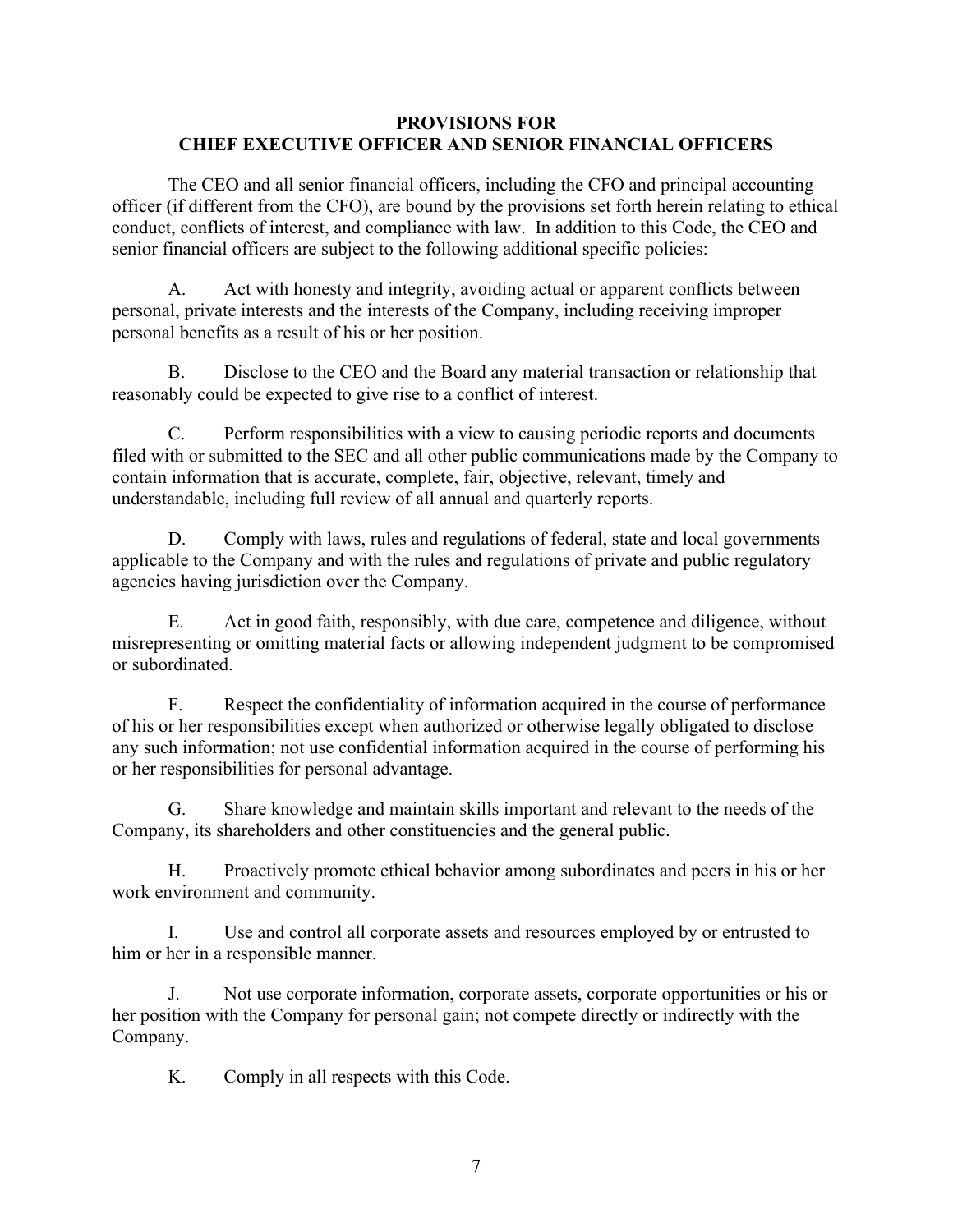L. Advance the Company's legitimate interests when the opportunity arises.

The Board will investigate any reported violations and will oversee an appropriate response, including corrective action and preventative measures. Any officer who violates this Code will face appropriate, case specific disciplinary action, which may include demotion or discharge.

Any request for a waiver of any provision of this Code must be in writing and addressed to the Chairman of the Board. Any waiver of this Code will be disclosed as provided in Section 6 of this Code.

It is the policy of the Company that each officer covered by this Code shall acknowledge and certify to the foregoing annually and file a copy of such certification with the Chairman of the Board.